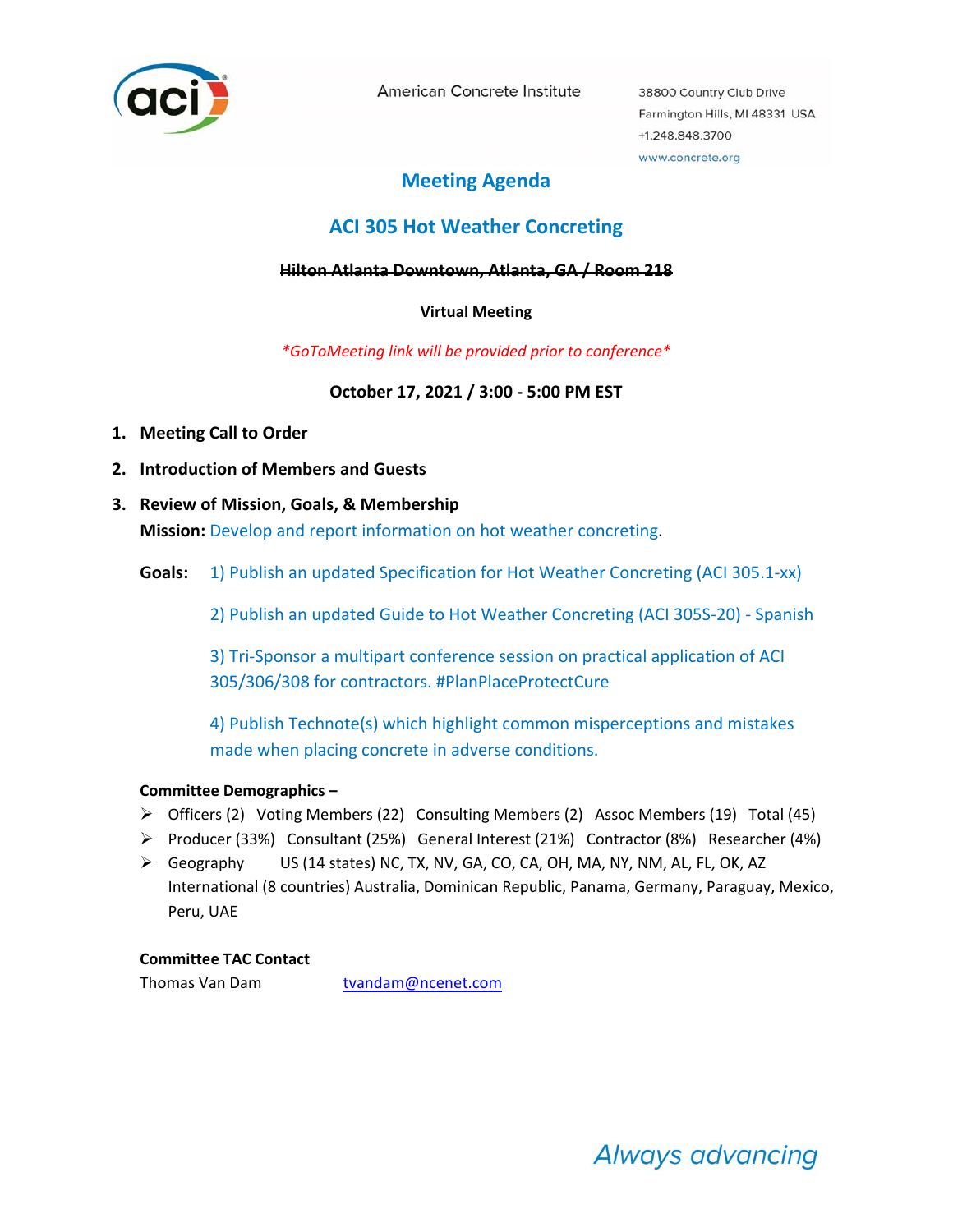## **Committee Members ‐ Voting**

| Michael Faubel (Chair) | mfaubel@teamlandmark.com       |                                |
|------------------------|--------------------------------|--------------------------------|
| Chad Hensley (Sec)     | chad.hensley@waynebrothers.com |                                |
| James Alred            | Godwin Amekuedi                | Oscar Antommattei (Past Chair) |
| Mehdi Bakhshi          | <b>Philip Brandt</b>           | <b>Kirk Deadrick</b>           |
| Antonio Guerra         | G Terry Harris                 | <b>TJ Harris</b>               |
| Kenneth Hover          | Tarek Khan                     | Frank Kozeliski                |
| Darmawan Ludirdja      | <b>Quinn McGuire</b>           | David Nau                      |
| William Palmer         | Jonathan Poole                 | Jorge Quiros                   |
| <b>Bruce Smith</b>     | <b>William Squyres</b>         | <b>Boris Stein</b>             |

*\*\* indicates meeting attendance* 

#### **Committee Members – Consulting**

James Cornell George Teodoru *\*\* indicates meeting attendance* 

#### **Committee Members – Non‐voting Associate**

| <b>Mark Bliss</b>               | Fernando Buxo Saez                            | Nicolas Domaniczky     |  |
|---------------------------------|-----------------------------------------------|------------------------|--|
| Mark Dornak                     | Dostoievsky Alejandro Espinoza Duarte Rinnovo |                        |  |
| Kevin Hanson                    | Cawsie Jijina                                 | Michael Kohout         |  |
| Andrew Larsen                   | Dennis Orth                                   | <b>Enrique Pasquel</b> |  |
| Justin Paulk                    | Rachele Pennington                            | Benigno Rodriguez      |  |
| James Schibley                  | Dan Schwartz                                  | <b>Anthony Sorcic</b>  |  |
| Eric Van Dixhorn                | <b>Fouad Yazbeck</b>                          |                        |  |
| ** indicates meeting attendance |                                               |                        |  |

#### **Guests –** *Welcome to Guests of the Committee*

## **4. Administrative**

## 4.1. **Approval of the previous meeting's minutes.**

4.1.1. ACI 305 Minutes Spring 2021 (Virtual) – To be approved by online ballot.

## **5. Guest Presentation – Proposal for Committee Support – Concrete Research Council**

 "Development of a Phase Change Material‐Based Heat‐Absorbing Surface Covering for Concrete Pavements/Bridge Decks" by Jung Yeon, Assistant Professor of Civil Engineering, Ingram School of Engineering, Texas State University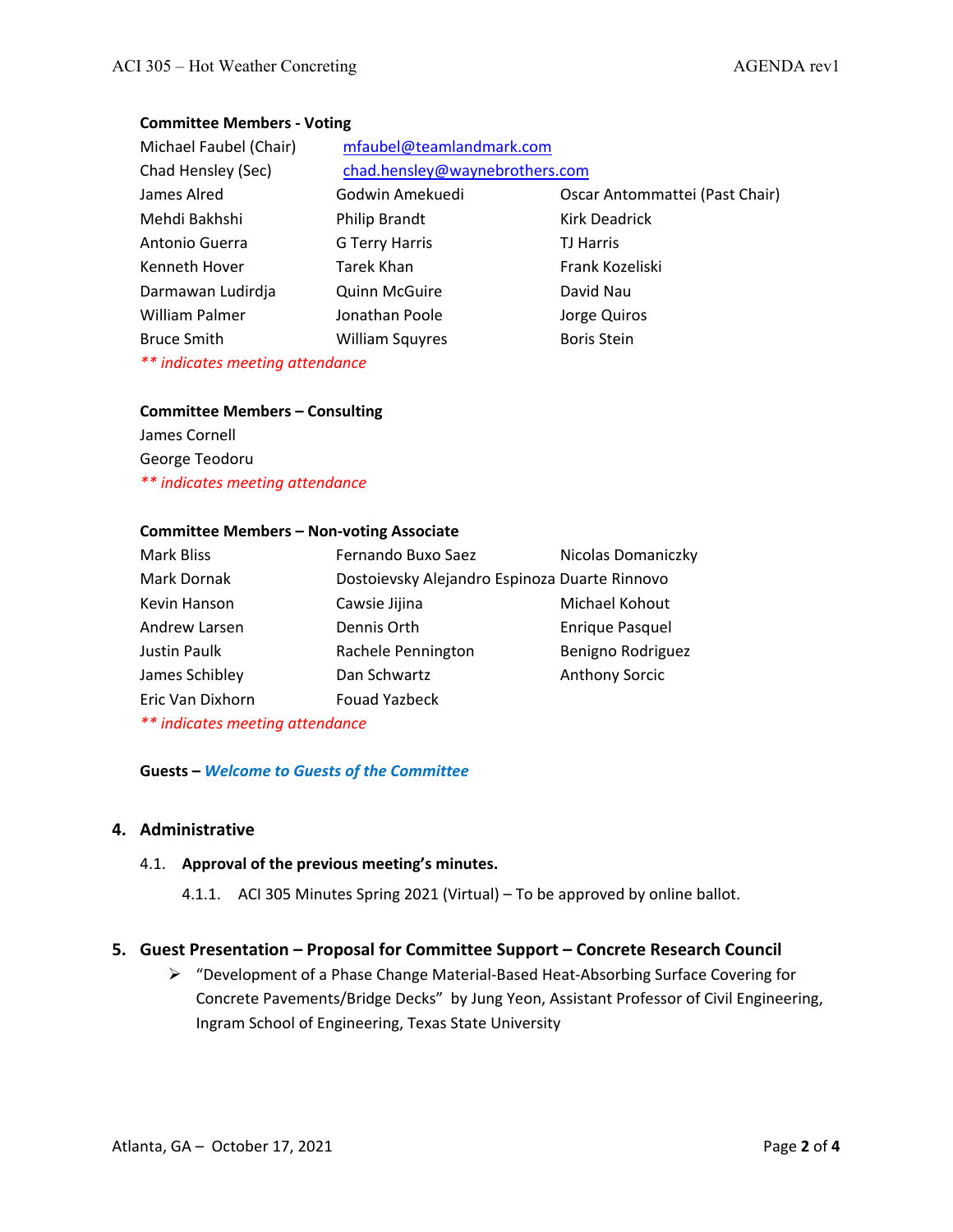## **6. Committee Activity**

#### 6.1. **Published Committee Documents**

- ACI 305.1‐14(20) Specification for Hot Weather Concreting (Reapproved 2020)
- ACI 305‐20: Guide to Hot Weather Concreting
- ACI 305.1M‐14 Specification for Hot Weather Concreting "Metric"
- ACI 305S‐10 Guide to Hot Weather Concreting ‐ Spanish Language

#### 6.2. **Task Group Reports**

- 6.2.1. 305.1 Specification TG **(Faubel)**
	- Updates to Work in Progress
- 6.2.2. 305R Guide to Hot Weather Concreting
	- *No Action ACI 305‐20 Guide is Current*
- 6.2.3. 305S‐10 Spanish Language Guide to Hot Weather Concreting **(Antommattei / Quiros)**
	- Updates to Work in Progress

## 6.3. **Technical Sessions / Webinars / Tech Notes**

- 6.3.1. Report on Spring 2021 Virtual Technical Session **(Kahn)**
- 6.3.2. Fall 2022 Dallas Design Prof Day Session Constructability. Will promote Spring 2023 San Francisco
- 6.3.3. Introduction of Spring 2023 San Francisco Session *#PlanPlaceProtectCure* **(Faubel / need co‐organizer)**
- 6.3.4. ACI seeking interest for speakers for Hot Weather Webinars

#### 6.4. **What's Hot? / New Technologies / Research (Open Discussion)**

6.4.1. Industry Practices, New Technologies, Research related to planning, placing, protecting, curing concrete in adverse conditions.

#### *Action Items must include:*

- $\triangleright$  Description of action
- $\triangleright$  Responsible Individual or Task Group
- $\triangleright$  Due Date